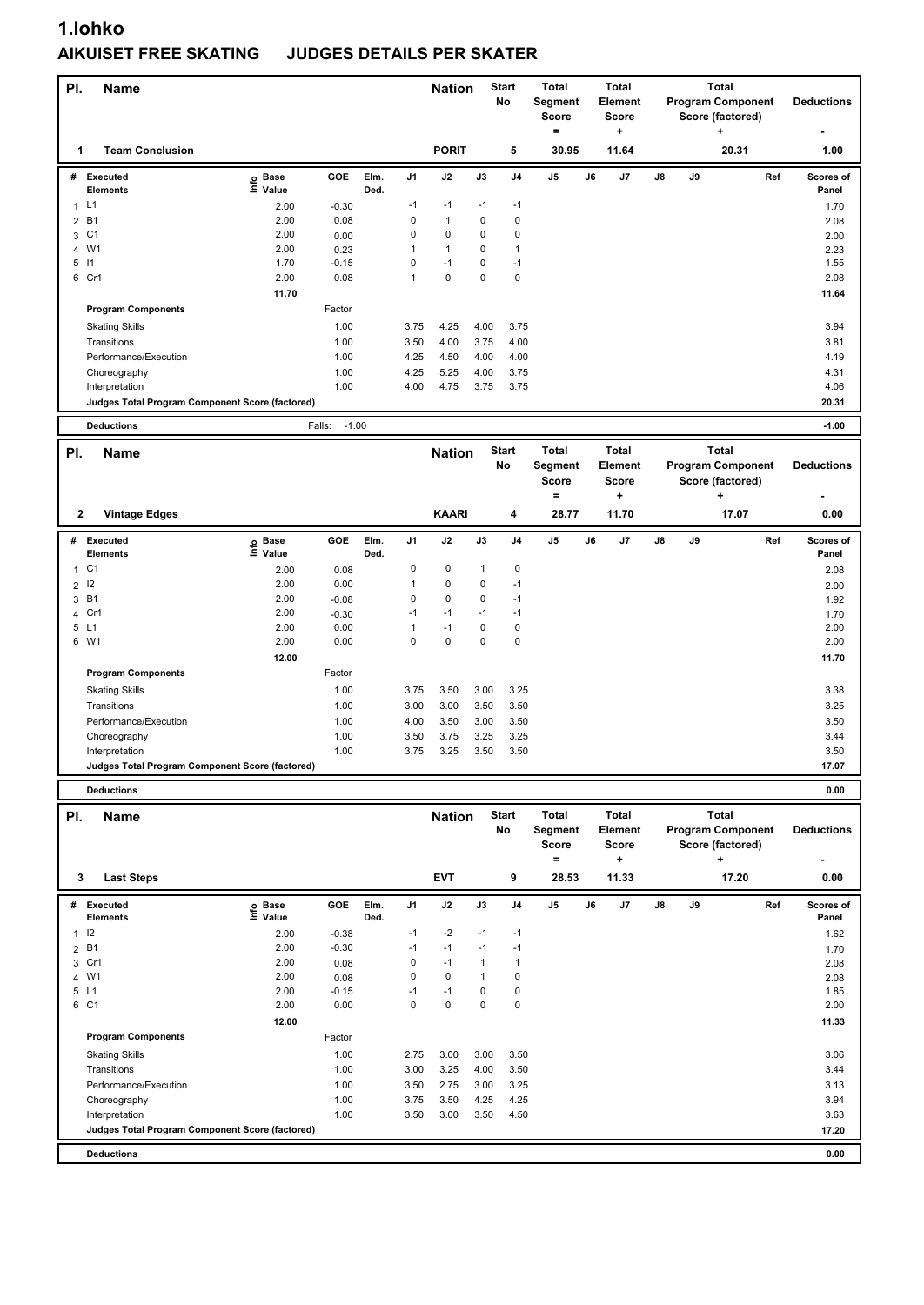## **1.lohko AIKUISET FREE SKATING JUDGES DETAILS PER SKATER**

| PI.            | <b>Name</b>                                                          |                   |                   |              |                | <b>Nation</b> |        | <b>Start</b><br>No | Total<br>Segment                 | <b>Total</b><br>Element   |    |    | <b>Total</b><br><b>Program Component</b>              |     | <b>Deductions</b>  |
|----------------|----------------------------------------------------------------------|-------------------|-------------------|--------------|----------------|---------------|--------|--------------------|----------------------------------|---------------------------|----|----|-------------------------------------------------------|-----|--------------------|
|                |                                                                      |                   |                   |              |                |               |        |                    | <b>Score</b>                     | Score                     |    |    | Score (factored)                                      |     |                    |
| 4              | <b>Team Antique</b>                                                  |                   |                   |              |                | <b>HSK</b>    |        | 7                  | $=$<br>28.05                     | ۰.<br>12.42               |    |    | ٠<br>17.63                                            |     | 2.00               |
| #              | <b>Executed</b><br>Elements                                          | e Base<br>E Value | GOE               | Elm.<br>Ded. | J <sub>1</sub> | J2            | J3     | J <sub>4</sub>     | J5                               | J6<br>J7                  | J8 | J9 |                                                       | Ref | Scores of<br>Panel |
| 1              | 12                                                                   | 2.00              | 0.08              |              | 0              | 0             | 0      | 1                  |                                  |                           |    |    |                                                       |     | 2.08               |
| $\overline{2}$ | C <sub>2</sub>                                                       | 3.00              | $-0.13$           |              | 0              | $-1$          | 0      | $\pmb{0}$          |                                  |                           |    |    |                                                       |     | 2.87               |
| 3              | Cr1                                                                  | 2.00              | 0.00              |              | 0              | 0             | 0      | 0                  |                                  |                           |    |    |                                                       |     | 2.00               |
|                | 4 L1                                                                 | 2.00              | $-0.08$           |              | $-1$           | 0             | 0      | 0                  |                                  |                           |    |    |                                                       |     | 1.92               |
| 5              | W1                                                                   | 2.00              | 0.15              |              | $\mathbf{1}$   | 0             | 0      | 1                  |                                  |                           |    |    |                                                       |     | 2.15               |
|                | 6 B1                                                                 | F<br>2.00         | $-0.60$           |              | $-1$           | $-3$          | $-2$   | $-2$               |                                  |                           |    |    |                                                       |     | 1.40               |
|                |                                                                      | 13.00             |                   |              |                |               |        |                    |                                  |                           |    |    |                                                       |     | 12.42              |
|                | <b>Program Components</b>                                            |                   | Factor            |              |                |               |        |                    |                                  |                           |    |    |                                                       |     |                    |
|                | <b>Skating Skills</b>                                                |                   | 1.00              |              | 3.00           | 3.50          | 3.50   | 3.75               |                                  |                           |    |    |                                                       |     | 3.44               |
|                | Transitions                                                          |                   | 1.00              |              | 2.75           | 3.50          | 3.00   | 4.00               |                                  |                           |    |    |                                                       |     | 3.31               |
|                | Performance/Execution                                                |                   | 1.00              |              | 3.25           | 3.75          | 3.25   | 3.75               |                                  |                           |    |    |                                                       |     | 3.50               |
|                | Choreography                                                         |                   | 1.00              |              | 3.50           | 4.25          | 3.75   | 3.25               |                                  |                           |    |    |                                                       |     | 3.69               |
|                | Interpretation                                                       |                   | 1.00              |              | 3.25           | 4.25          | 4.00   | 3.25               |                                  |                           |    |    |                                                       |     | 3.69               |
|                | Judges Total Program Component Score (factored)                      |                   |                   |              |                |               |        |                    |                                  |                           |    |    |                                                       |     | 17.63              |
|                | <b>Deductions</b>                                                    |                   | $-2.00$<br>Falls: |              |                |               |        |                    |                                  |                           |    |    |                                                       |     | $-2.00$            |
| PI.            | <b>Name</b>                                                          |                   |                   |              |                | <b>Nation</b> |        | <b>Start</b>       | <b>Total</b>                     | <b>Total</b>              |    |    | <b>Total</b>                                          |     |                    |
|                |                                                                      |                   |                   |              |                |               |        | No                 | Segment                          | <b>Element</b>            |    |    | <b>Program Component</b>                              |     | <b>Deductions</b>  |
|                |                                                                      |                   |                   |              |                |               |        |                    | <b>Score</b>                     | <b>Score</b>              |    |    | Score (factored)                                      |     |                    |
|                |                                                                      |                   |                   |              |                |               |        |                    | $=$                              | +                         |    |    | +                                                     |     |                    |
| 5              | <b>Sand Christals</b>                                                |                   |                   |              |                | <b>RNK</b>    |        | 8                  | 27.36                            | 10.86                     |    |    | 16.50                                                 |     | 0.00               |
|                | # Executed<br><b>Elements</b>                                        | e Base<br>⊑ Value | <b>GOE</b>        | Elm.<br>Ded. | J1             | J2            | J3     | J4                 | J5                               | J6<br>J7                  | J8 | J9 |                                                       | Ref | Scores of<br>Panel |
| 1              | <b>B1</b>                                                            | 2.00              | $-0.30$           |              | $-1$           | $-2$          | $-1$   | 0                  |                                  |                           |    |    |                                                       |     |                    |
|                | 2 C1                                                                 |                   |                   |              |                |               |        |                    |                                  |                           |    |    |                                                       |     | 1.70               |
| 3              |                                                                      |                   |                   |              |                |               |        |                    |                                  |                           |    |    |                                                       |     |                    |
|                |                                                                      | 2.00              | $-0.08$           |              | 0              | $-1$          | 0      | $\pmb{0}$          |                                  |                           |    |    |                                                       |     | 1.92               |
|                | $\overline{11}$                                                      | 1.70              | $-0.15$           |              | 0              | $-1$          | 0      | $-1$               |                                  |                           |    |    |                                                       |     | 1.55               |
|                | 4 Cr1                                                                | 2.00              | $-0.23$           |              | 0              | $-2$          | 0      | $-1$               |                                  |                           |    |    |                                                       |     | 1.77               |
|                | 5 L1                                                                 | 2.00              | $-0.08$           |              | 0<br>$\Omega$  | $-1$<br>0     | 0<br>0 | 0<br>0             |                                  |                           |    |    |                                                       |     | 1.92               |
|                | 6 W1                                                                 | 2.00              | 0.00              |              |                |               |        |                    |                                  |                           |    |    |                                                       |     | 2.00               |
|                |                                                                      | 11.70             |                   |              |                |               |        |                    |                                  |                           |    |    |                                                       |     | 10.86              |
|                | <b>Program Components</b>                                            |                   | Factor            |              |                |               |        |                    |                                  |                           |    |    |                                                       |     |                    |
|                | <b>Skating Skills</b>                                                |                   | 1.00              |              | 3.00           | 3.25          | 2.75   | 3.75               |                                  |                           |    |    |                                                       |     | 3.19               |
|                | Transitions                                                          |                   | 1.00              |              | 3.00           | 2.75          | 2.25   | 4.00               |                                  |                           |    |    |                                                       |     | 3.00               |
|                | Performance/Execution                                                |                   | 1.00              |              | 3.50           | 2.75          | 3.50   | 4.25               |                                  |                           |    |    |                                                       |     | 3.50               |
|                | Choreography                                                         |                   | 1.00              |              | 3.50           | 3.00          | 3.00   | 4.50               |                                  |                           |    |    |                                                       |     | 3.50               |
|                | Interpretation                                                       |                   | 1.00              |              | 3.25           | 2.50          | 3.25   | 4.25               |                                  |                           |    |    |                                                       |     | 3.31               |
|                | Judges Total Program Component Score (factored)<br><b>Deductions</b> |                   |                   |              |                |               |        |                    |                                  |                           |    |    |                                                       |     | 16.50              |
|                |                                                                      |                   |                   |              |                |               |        |                    |                                  |                           |    |    |                                                       |     | 0.00               |
| PI.            | Name                                                                 |                   |                   |              |                | <b>Nation</b> |        | <b>Start</b><br>No | <b>Total</b><br>Segment<br>Score | Total<br>Element<br>Score |    |    | Total<br><b>Program Component</b><br>Score (factored) |     | <b>Deductions</b>  |
|                |                                                                      |                   |                   |              |                |               |        |                    | $=$                              | $\pmb{+}$                 |    |    | $\ddot{}$                                             |     |                    |
| 6              | <b>Golden Spirit</b>                                                 |                   |                   |              |                | <b>STR</b>    |        | 3                  | 24.70                            | 11.25                     |    |    | 14.45                                                 |     | 1.00               |

| # | Executed<br><b>Elements</b>                     | ۴ů | <b>Base</b><br>Value | uur               | EIM.<br>Ded. | J1.  | JZ   | JJ   | J4   | Jɔ | Jb | J | Jö | JУ | кет | <b>SCOLES</b> OF<br>Panel |
|---|-------------------------------------------------|----|----------------------|-------------------|--------------|------|------|------|------|----|----|---|----|----|-----|---------------------------|
|   | 1 C1                                            |    | 2.00                 | 0.08              |              | 0    | 0    |      | 0    |    |    |   |    |    |     | 2.08                      |
|   | 2 B1                                            |    | 2.00                 | $-0.08$           |              | 0    | $-1$ | 0    | 0    |    |    |   |    |    |     | 1.92                      |
|   | 3L1                                             |    | 2.00                 | 0.00              |              | 0    | 0    | 0    | 0    |    |    |   |    |    |     | 2.00                      |
|   | 4 W1                                            |    | 2.00                 | 0.00              |              | 0    | 0    | 0    | 0    |    |    |   |    |    |     | 2.00                      |
|   | $5 \quad 12$                                    |    | 2.00                 | $-0.15$           |              | 0    | $-1$ | 0    | $-1$ |    |    |   |    |    |     | 1.85                      |
|   | 6 Cr1                                           |    | 2.00                 | $-0.60$           |              | $-2$ | $-2$ | $-2$ | $-2$ |    |    |   |    |    |     | 1.40                      |
|   |                                                 |    | 12.00                |                   |              |      |      |      |      |    |    |   |    |    |     | 11.25                     |
|   | <b>Program Components</b>                       |    |                      | Factor            |              |      |      |      |      |    |    |   |    |    |     |                           |
|   | <b>Skating Skills</b>                           |    |                      | 1.00              |              | 2.50 | 2.50 | 3.25 | 3.75 |    |    |   |    |    |     | 3.00                      |
|   | Transitions                                     |    |                      | 1.00              |              | 2.50 | 2.25 | 2.75 | 3.50 |    |    |   |    |    |     | 2.75                      |
|   | Performance/Execution                           |    |                      | 1.00              |              | 3.50 | 3.00 | 3.50 | 3.75 |    |    |   |    |    |     | 3.44                      |
|   | Choreography                                    |    |                      | 1.00              |              | 2.50 | 2.75 | 2.75 | 2.50 |    |    |   |    |    |     | 2.63                      |
|   | Interpretation                                  |    |                      | 1.00              |              | 2.50 | 2.75 | 2.75 | 2.50 |    |    |   |    |    |     | 2.63                      |
|   | Judges Total Program Component Score (factored) |    |                      |                   |              |      |      |      |      |    |    |   |    |    |     | 14.45                     |
|   | <b>Deductions</b>                               |    |                      | $-1.00$<br>Falls: |              |      |      |      |      |    |    |   |    |    |     | $-1.00$                   |